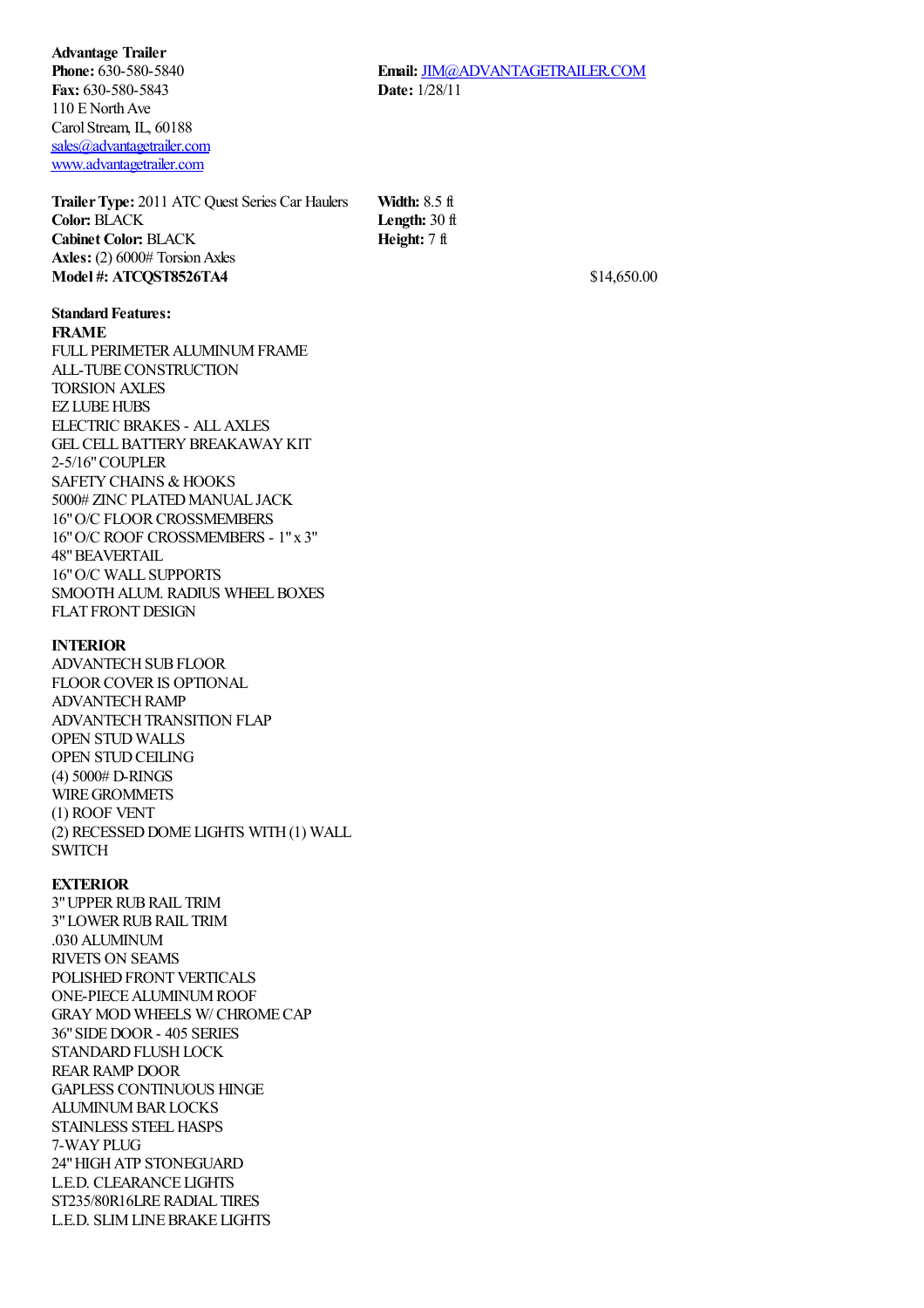| <b>Selected Options:</b>                                                 |            |
|--------------------------------------------------------------------------|------------|
| 1 120V PACKAGE #2<br>Approval#:                                          | \$1,359.00 |
| 50 AMP BREAKER BOX                                                       |            |
| EXTERIOR POWER INLET (MOTORBASE) WITH                                    |            |
| 25' SHORE CORD                                                           |            |
| (4) INTERIOR RECEPTS                                                     |            |
| (4) 48" FLUORESCENT LIGHTS WITH WALL                                     |            |
| <b>SWITCH - RECESSED IF POSSIBLE</b>                                     |            |
| (2) RECESSED 500 WATT QUARTZ HALOGEN                                     |            |
| LIGHTS WITH WALL SWITCH<br><b>FRAME &amp; WIRE FOR A/C</b>               |            |
| 30 ft 6" ADDITIONAL HEIGHT / FT                                          | \$480.00   |
| Approval#:                                                               |            |
| *** REAR DOOR OPENING DOES NOT EXCEED                                    |            |
| 7' HEIGHT UNLESS OPTIONED SEPARATELY ***                                 |            |
| *** ENTRANCE DOOR WILL NOT EXCEED 78"                                    |            |
| ***                                                                      |            |
| 14' WEDGE                                                                | \$618.00   |
| Approval#:                                                               |            |
| 1 STAINLESS STEEL WEDGE FRONT (TRAILERS                                  | \$384.00   |
| <b>OVER 7.5' INTERIOR HEIGHT)</b><br>1 WEDGE UPPER ALUMINUM CABINET      |            |
| STRAIGHT ACROSS - FULL DEPTH (2' & 4'                                    | \$782.00   |
| WEDGE)                                                                   |            |
| 16'H x DEPTH OF WEDGE                                                    |            |
| 1 WEDGE BASE ALUMINUM CABINET                                            |            |
| STRAIGHT ACROSS - FULL DEPTH (2' & 4'                                    | \$938.00   |
| WEDGE)                                                                   |            |
| 40'H x DEPTH OF WEDGE                                                    |            |
| 1 ATP TONGUE COVER                                                       | \$124.00   |
| Approval#:                                                               |            |
| 1 pair STAINLESS STEEL REAR PADDLE<br>LATCHES IN LIEU OF BARLOCKS (PAIR) | \$260.00   |
| Approval#:                                                               |            |
| 1 pair 5' LONG X 14" WIDE ALUMINUM RAMP                                  |            |
| <b>EXTENSIONS (PAIR)</b>                                                 | \$637.00   |
| THIS WILL HELP WITH CARS THAT ARE LOW TO                                 |            |
| THE GROUND                                                               |            |
| Approval#:                                                               |            |
| INCLUDES (4) 3" RAMP DOOR BUMPERS                                        |            |
| 1 ALUMINUM SLIDE-IN/OUT STEP                                             | \$293.00   |
| Approval#:<br>STEP WIDTH MATCHES DOOR SIZE                               |            |
| 1 IN-FLOOR SPARE TIRE COMPARTMENT                                        | \$325.00   |
| Approval#:                                                               |            |
| 30 ft SCREWLESS EXTERIOR / FT (STANDARD                                  |            |
| HEIGHT THRU 18" EXTRA HEIGHT)                                            | \$630.00   |
| Approval#:                                                               |            |
| Includes Upgrade to 3" Rub Rail on SS & MSX Models                       |            |
| 30 ft .040 EXTERIOR ALUMINUM / FT                                        | \$480.00   |
| (STANDARD HEIGHT THRU 18" EXTRA HEIGHT)                                  |            |
| Approval#:<br>30 ft 24" STAINLESS STEEL SIDE TRIM / FT                   | \$1,350.00 |
| Approval#:                                                               |            |
| Includes Rear Door(s)                                                    |            |
| 1 STAINLESS STEEL REAR HEADER (UP TO 7.5'                                |            |
| <b>INTERIOR HEIGHT</b>                                                   | \$650.00   |
| Approval#:                                                               |            |
| <b>Includes Rear Verticals</b>                                           |            |
| <b>1 STAINLESS STEEL REAR RAMP DOOR</b>                                  | \$845.00   |
| Approval#:                                                               |            |
| 1 3500# ELECTRIC TONGUE JACK<br>Approval#:                               | \$514.00   |
| INCLUDES 12V BATTERY & BATTERY BOX                                       |            |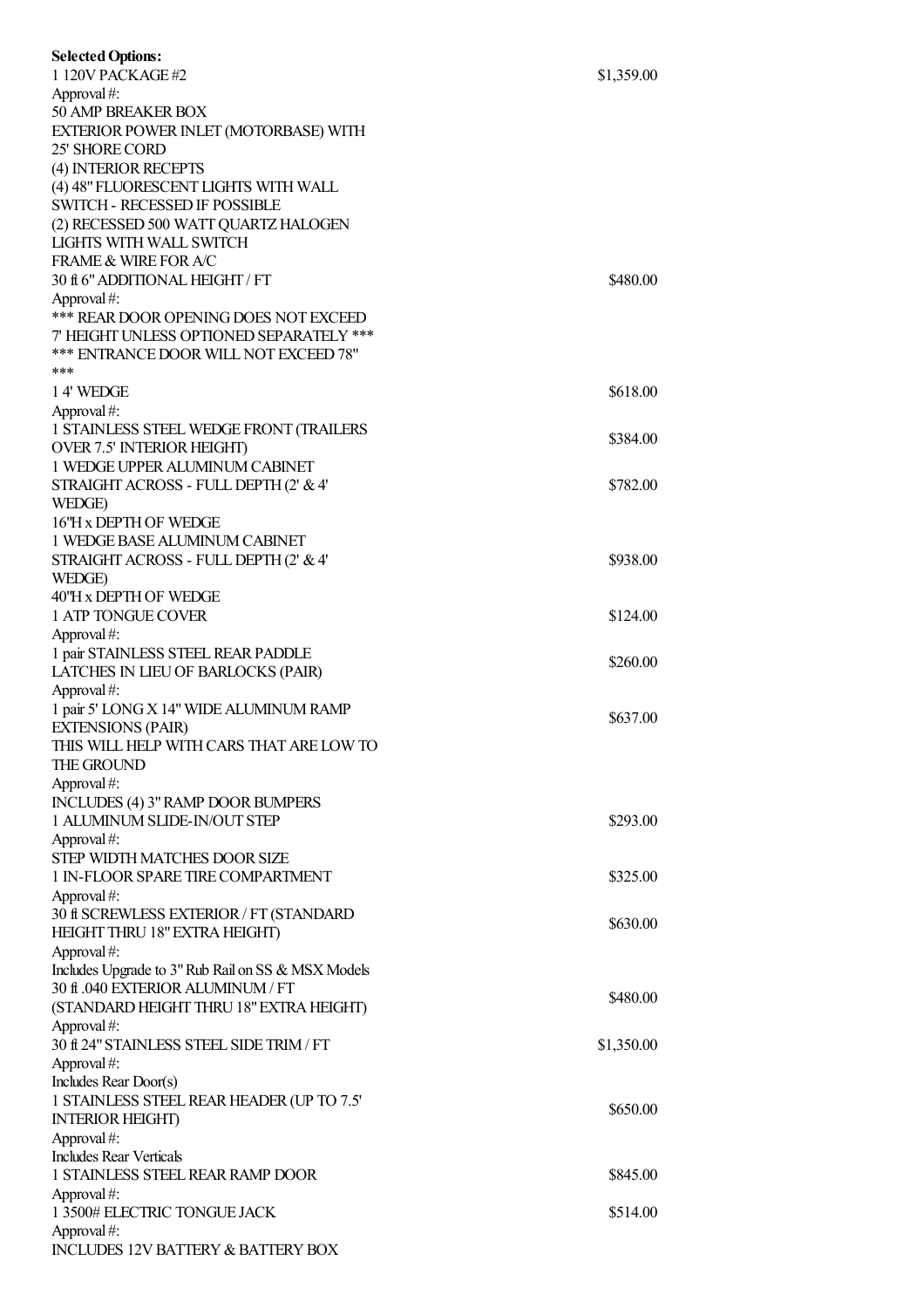| (WIRED)                                                                           |            |
|-----------------------------------------------------------------------------------|------------|
| 1 WEIGHT DISTRIBUTION PREP - INCLUDES                                             |            |
| HANGERS - 31" BACK FROM CENTER OF                                                 | \$254.00   |
| <b>COUPLER</b>                                                                    |            |
| Approval#:                                                                        |            |
| <b>INCLUDES 36" SAFETY CHAINS</b>                                                 |            |
| 1 pair TAIL LIGHTS - SLIMLINE LED (PAIR)                                          | \$130.00   |
| Approval#:                                                                        |            |
| <b>15 CLEARANCE LIGHT - LED</b>                                                   | \$240.00   |
| Approval#:                                                                        |            |
| 1 pair BACK-UP LIGHTS - SLIMLINE LED (PAIR)                                       | \$163.00   |
| Approval#:                                                                        |            |
| 1 pair DOCKING LIGHTS - STAINLESS STEEL                                           | \$260.00   |
| (PAIR)                                                                            |            |
| Approval#:                                                                        |            |
| 30 BULLET HALOGEN LIGHT - 12V                                                     | \$720.00   |
| 2 ROWS OF 15 IN CELING SAME AS ULTIMATE                                           |            |
| <b>RACE TRAILER</b>                                                               |            |
| Approval#:                                                                        |            |
| *** Does Not Include Wall Switch ***                                              |            |
| *** Maximum of 9 Lights Per Switch ***<br>1 15,000 BTU A/C (12" OVERALL HEIGHT) - |            |
| <b>DOMETIC</b>                                                                    | \$1,469.00 |
| THERMOSTAT IS OPTIONAL (THERMOSTAT IS                                             |            |
| REQUIRED ON DUCTED UNITS)                                                         |            |
| <b>DUCTING IS OPTIONAL</b>                                                        |            |
| <b>HEAT STRIP IS OPTIONAL</b>                                                     |            |
| 1 A/C THERMOSTAT (MOUNTED TO WALL) -                                              |            |
| <b>DOMETIC</b>                                                                    | \$282.00   |
| 52 AIRLINE TRACK SURFACE MOUNTED / FT -                                           |            |
| <b>SINGLE ROW</b>                                                                 | \$676.00   |
| 78 AIRLINE TRACK RECESSED IN FLOOR / FT-                                          |            |
| <b>SINGLE ROW</b>                                                                 | \$1,482.00 |
| <b>3 ROWS INSTALLED IN FLOOR</b>                                                  |            |
| 1 TV ANTENNA PREP PACKAGE                                                         | \$344.00   |
| OMNIDIRECTIONAL ANTENNA                                                           |            |
| <b>EXTERIOR COAX CABLE INLET</b>                                                  |            |
| 14" X 14" WALL BACKER PLATE FOR TV MOUNT                                          |            |
| 1 19" LCD TV                                                                      | \$613.00   |
| Includes Backer & Wall Mount                                                      |            |
| *** Requires TV Prep Package or Other Input ***                                   |            |
| 1 AM/FM/CD/DVD STEREO                                                             | \$1,294.00 |
| Approval#:                                                                        |            |
| <b>INCLUDES FOUR CUBE SPEAKERS</b>                                                |            |
| *** RCA TO BE WIRED TO TV OR TV PREP                                              |            |
| WHEN TV OR TV PREP SELECTED ***                                                   |            |
| 1 4000# SUPER WINCH, REMOTE, & BATTERY                                            | \$1,034.00 |
| Approval#:                                                                        |            |
| 12V BATTERY & BOX, WIRED                                                          |            |
| 1 WIRELESS REMOTE CONTROL FOR SUPER                                               | \$228.00   |
| WINCH W/2 REMOTES                                                                 |            |
| 1 IN-FLOOR WINCH BOX                                                              | \$293.00   |
| Approval#:                                                                        |            |
| Pulley & Hardware are Shipped Loose                                               |            |
| Mount Plate Angled to 30 Degrees                                                  |            |
| Reduced Stress on Cable & Pulley                                                  |            |
| 12V Battery & Box, Wired                                                          |            |
| 1 AIRLINE PREP - 1 INLET- 3 OUTLETS                                               | \$455.00   |
| Approval#:                                                                        |            |
| 20 AMP RECEPT ON DEDICATED CIRCUIT                                                |            |
| 1 4.0 KW ONAN GENERATOR PKG. - GAS (120V                                          | \$5,438.00 |
| ONLY)                                                                             |            |
| Approval#:<br>FUEL COMPARTMENT                                                    |            |
|                                                                                   |            |
| 13 GAL ABOVE FRAME FUEL TANK                                                      |            |